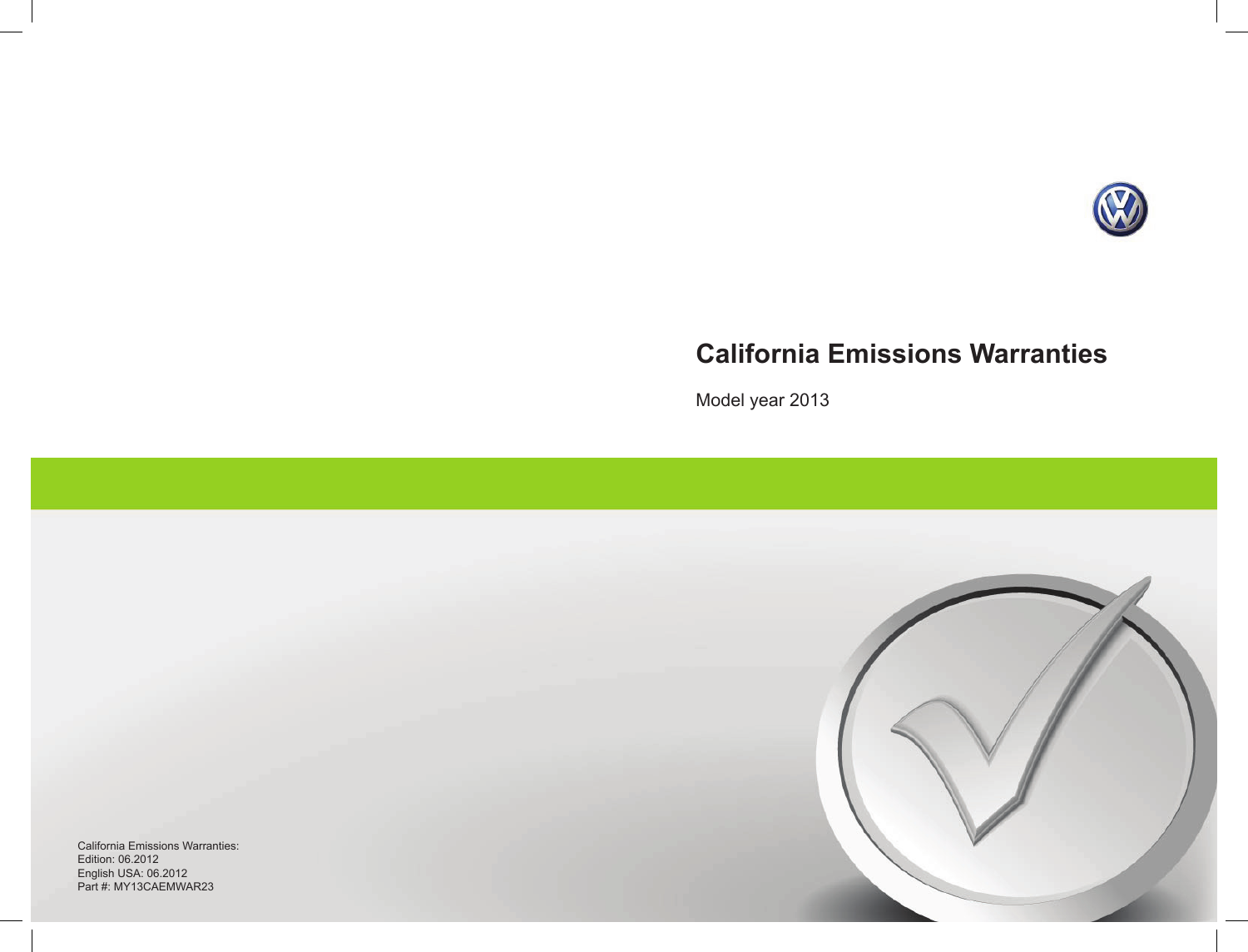## **Afterword**

It has always been Volkswagen's policy to continuously improve its products. Volkswagen, therefore, reserves the right to make changes in design and specifications, and to make additions or improvements to its products without incurring any obligation to install them on products previously manufactured.

## All rights reserved.

May not be reproduced or translated in whole or in part without the written consent of Volkswagen Group of America, Inc. Specifications are subject to change without notice.

Text and specifications in this manual are based on information and knowledge available at the time of printing.

May not be reproduced or translated in whole or in part without consent of Volkswagen AG.

Printed in The United States

© 2012 Volkswagen Group of America, Inc.

## **R** For the environment

Printed on environmentally friendly paper (bleached without chlorine, recyclable).

 $\perp$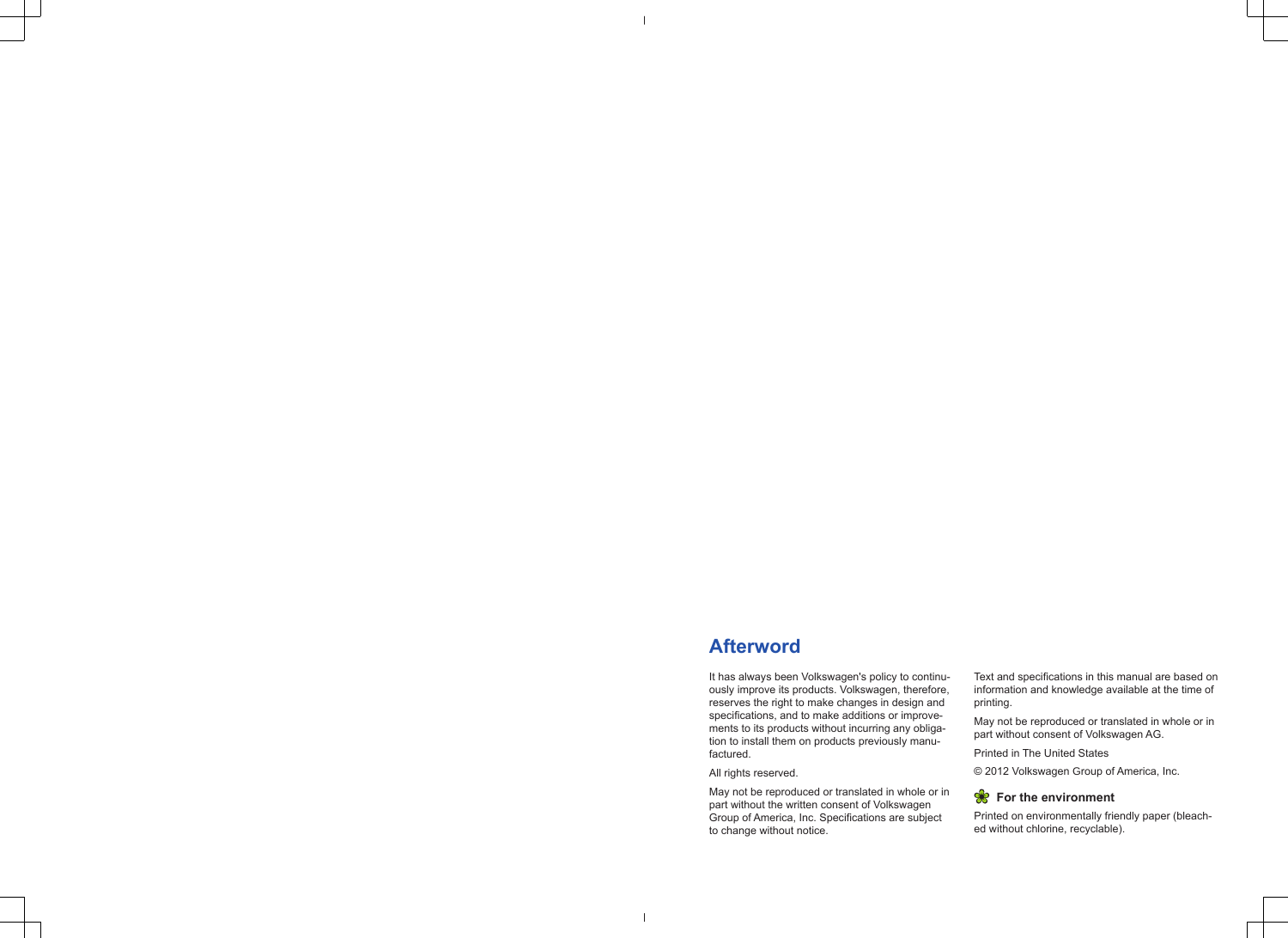# **Table of contents**

## **[Warranty](#page-3-0)**

| Owner's information |  |
|---------------------|--|

## **[California Emissions](#page-4-0) [Warranties](#page-4-0)**

|  | Your warranty rights and obligations |  |  |  |  |
|--|--------------------------------------|--|--|--|--|
|--|--------------------------------------|--|--|--|--|

## **[California Emissions Control](#page-5-0) [System Defect Warranties](#page-5-0)**

| General                             | 4 |
|-------------------------------------|---|
| For 7 years / 70,000 Miles Covering |   |
| Certain Emission System Parts       | 5 |
| California Emissions Performance    |   |
| Warranty                            | 6 |
|                                     |   |

| Performance Warranty claim approval | 6 |
|-------------------------------------|---|
| Additional Information About Your   |   |
| California Emissions Warranties     |   |

## **[Consumer Protection](#page-10-0) [Information](#page-10-0)**

| BBB AUTO LINE Dispute Resolution           | 9  |
|--------------------------------------------|----|
| <b>State-Specific Warranty Enforcement</b> |    |
|                                            | q  |
| NOTICE TO CALIFORNIA PURCHASERS            | 10 |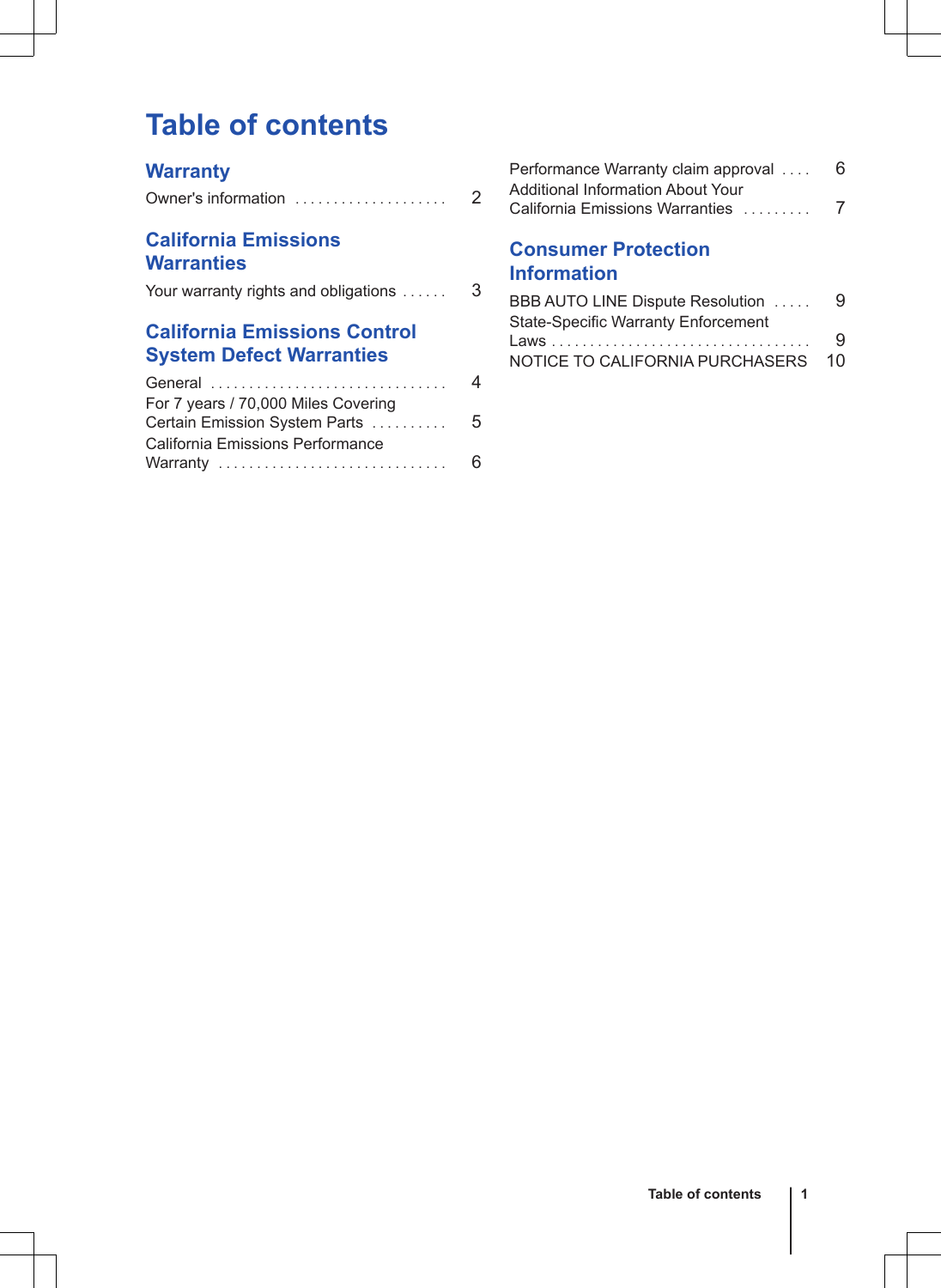## <span id="page-3-0"></span>**Warranty**

## **Owner's information**

### **Dear Owner,**

This supplement contains the limited California emissions warranties applicable to your new Volkswagen model. Please read these limited warranties carefully to determine your warranty rights and obligations.

Your vehicle is covered by Emissions Limited Warranties mandated by Federal law. If you are a resident of the state of California, Connecticut, Maine, Maryland, New Jersey, New York, Oregon, Rhode Island, Vermont, Washington and the Commonwealths of Massachusetts and Pennsylvania and have purchased a California emissions-equipped vehicle, you may also have rights under both federal and state mandated emissions warranties.

The state of New York has adopted emissions warranty requirements identical to California mandated emissions warranties ONLY for vehicles equipped to meet California's Partial Zero Emission Vehicle or Advanced Technology Partial Zero Emission Vehicle (PZEV or ATPZEV) requirements, as identified on the Vehicle Emission Control Information Label located under the hood. Therefore, the owner of a Volkswagen model equipped to meet California's PZEV or ATPZEV emissions requirements and imported and distributed by Volkswagen for sale and registration in New York may have warranty rights under both Federal and State mandated emissions warranties.

Please consult these warranties whenever a repair to your emission control system is required to determine whether it is covered by warranty. Your satisfaction in understanding the limited warranties that apply to your Volkswagen model is important to us. Any questions concerning warranty coverage should be directed to:

### **Volkswagen Group of America, Inc. Customer CARE 3800 Hamlin Road Auburn Hills, MI 48326 Telephone: 1 (800) 822-8987**

If you have a concern or you are not satisfied with the service that you receive from your dealer, we suggest that you discuss it with the Service Manager at your dealership. If it is not resolved through your dealership, you may call or write to the Volkswagen Customer CARE Center.

In the event that your authorized Volkswagen dealer or Volkswagen Customer CARE Representative has been unable to address the concern to your satisfaction, you may take advantage of BBB AU-TO LINE, a program administered through the Council of Better Business Bureaus. The BBB AU-TO LINE program offers both mediation and arbitration services for the resolution of disputes arising while a vehicle is under warranty.  $\triangleleft$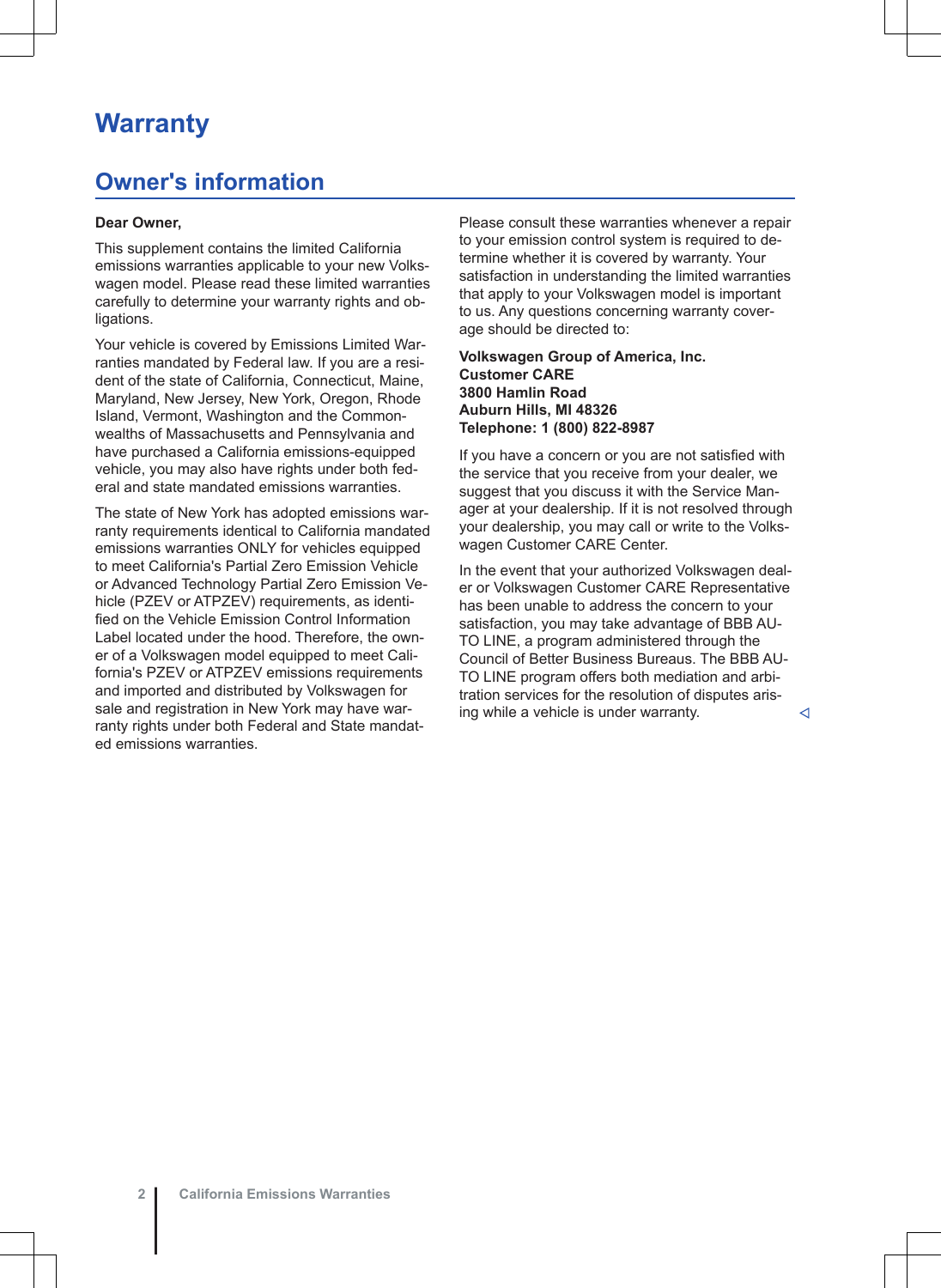# <span id="page-4-0"></span>**California Emissions Warranties**

## **Your warranty rights and obligations**

### **California law requires us to provide you with the following Emissions Warranty Statement**

The California Air Resources Board is pleased to explain the emission control system warranty on your **model year 2013** vehicle. In California, new motor vehicles must be designed, built and equipped to meet the State's stringent anti-smog standards. Volkswagen must warrant the emission control system on your vehicle for the periods of time listed below provided there has been no abuse, neglect or improper maintenance of your vehicle.

Your emission control system may include parts including but not limited to the carburetor or fuel-injection system, the ignition system, catalytic converter, and engine computer. Also included may be hoses, belts, connectors and other emission-related assemblies.

Where a warrantable condition exits, Volkswagen will repair your vehicle at no cost to you including diagnosis, parts and labor.

### **Manufacturer's warranty coverage:**

### **For 3 years or 50,000 miles, whichever occurs first.**

If your vehicle fails a Smog Check inspection, all necessary repairs and adjustments will be made by Volkswagen to ensure that your vehicle passes the inspection. This is your Emission Control System PERFORMANCE WARRANTY.

If any emission-related part on your vehicle is defective, the part will be repaired or replaced by Volkswagen. This is your short-term Emission Control System DEFECTS WARRANTY.

### **For 7 years or 70,000 miles, whichever occurs first.**

If an emission-related part listed in this warranty booklet specially noted with coverage for 7 years or 70,000 miles is defective, the part will be repaired or replaced by Volkswagen. This is your long-term Emission Control System DEFECTS WARRANTY.

### **For 15 years or 150,000 miles, whichever occurs first.**

Some Volkswagen models may be specially equipped to meet California **Partial Zero Emission Vehicle** ("PZEV or ATPZEV") requirements, as identified on the Vehicle Emission Control Information Label located under the hood. For these vehicles, if your Volkswagen model fails a Smog Check inspection, OR if any emission-related part is found to be defective, the part will be repaired or replaced by Volkswagen for 15 years or 150,000 miles, whichever occurs first, from the time of delivery of the vehicle to the original retail purchaser or original lessee. This represents your Emission Control System PERFORMANCE WARRANTY and DEFECTS WARRANTY.

For High-Voltage batteries in Hybrid models equipped to meet PZEV or ATPZEV requirements, this warranty term is 10 years or 150,000 miles, whichever occurs first.

### **Owner's warranty responsibilities:**

As the vehicle owner, you are responsible for the performance of the required maintenance listed in your Owner's Maintenance booklet. Volkswagen recommends that you retain all receipts covering maintenance on your vehicle, but Volkswagen cannot deny warranty solely for the lack of receipts or for your failure to ensure the performance of all scheduled maintenance.

You are responsible for presenting your vehicle to a Volkswagen dealer as soon as a problem exists. The warranty repairs should be completed in a reasonable amount of time, not to exceed 30 days.

As the vehicle owner, you should also be aware that Volkswagen may deny you warranty coverage if your vehicle or a part has failed due to abuse, neglect, improper maintenance or unapproved modifications.

If you have any questions regarding your warranty rights and responsibilities, you should contact:

**Volkswagen Group of America, Inc. Customer CARE** Tel.: 1 (800) 822-8987

or the

**California Air Resources Board P.O. Box 8001 El Monte, CA 91734-2302**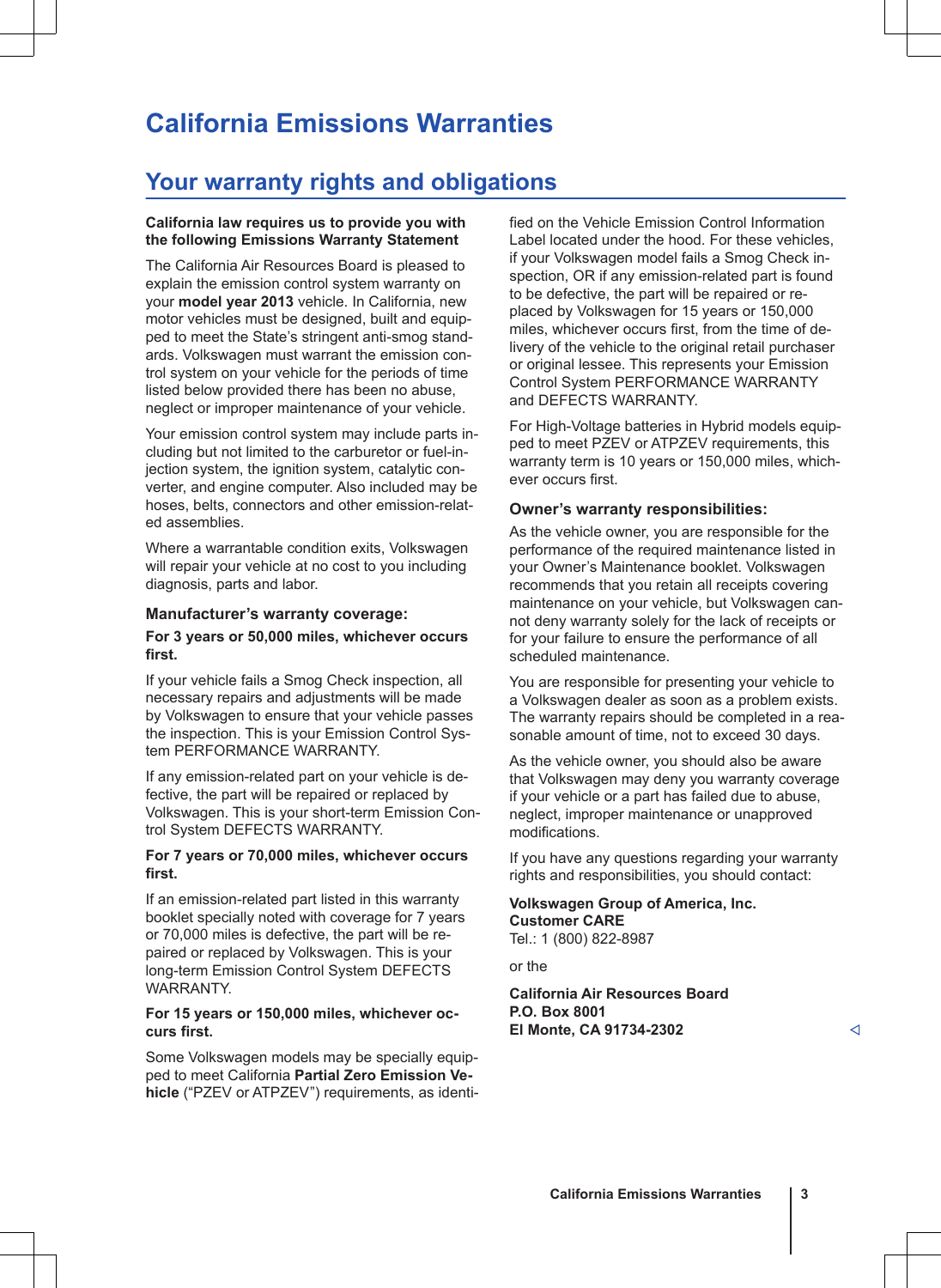# <span id="page-5-0"></span>**California Emissions Control System Defect Warranties**

## **General**

## **For 3 years / 50,000 miles.**

Volkswagen of America, Inc., an operating unit of Volkswagen Group of America, Inc. (Volkswagen), warrants to the original retail purchaser or original lessee and any subsequent purchaser or lessee that every **model year 2013** Volkswagen vehicle imported by Volkswagen and certified for sale and registered in California:

● was designed, built and equipped so as to conform with all applicable requirements of the California Air Resources Board ("CARB") and

● is free from defects in material and workmanship which cause the vehicle to fail to conform with ARB requirements, including any defect which would cause the vehicle's on-board malfunction indicator to illuminate, for 3 years or 50,000 miles, whichever occurs first.

A warranted part is any part installed on a motor vehicle or motor vehicle engine by the vehicle or engine manufacturer, or installed in a warranty repair, which affects any regulated emission from a motor vehicle or engine which is subject to California emission standards.

The obligation of Volkswagen under this warranty is limited, however, to the following: If within this period a defect in material or workmanship causes the vehicle to fail to conform with California regulations and the vehicle is brought to the workshop of any authorized Volkswagen dealer in the United States, including its territories, the dealer will make repairs as may be required by these regulations free of charge.

These coverages may also be included in the Volkswagen 3 years / 36,000 miles New Vehicle Limited Warranty.  $\triangleleft$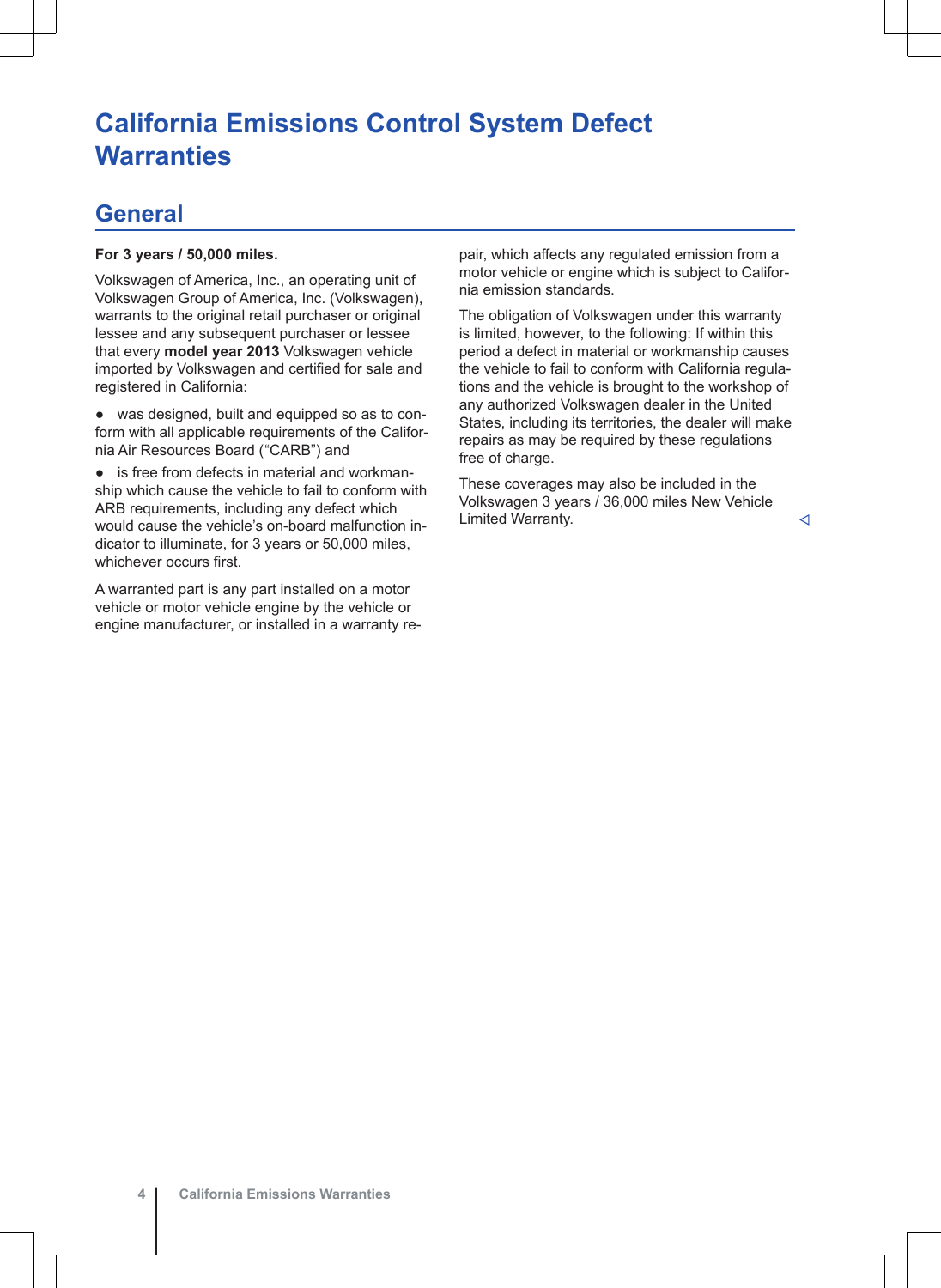## <span id="page-6-0"></span>**For 7 years / 70,000 Miles Covering Certain Emission System Parts**

The following emissions control system parts are covered for 7 years or 70,000 miles, whichever occurs first:

|                                                                             | 2.0 <sub>L</sub><br><b>MPI</b> | 2.0 <sub>L</sub><br><b>TFSI</b> | Passat<br>2.0L TDI | Jetta Models,<br>Beetle Models,<br>and Golf<br><b>2.0L TDI</b> | 3.0 <sub>L</sub><br>TDI | 3.0 <sub>L</sub><br><b>Hybrid</b> | 3.6L |
|-----------------------------------------------------------------------------|--------------------------------|---------------------------------|--------------------|----------------------------------------------------------------|-------------------------|-----------------------------------|------|
| <b>AdBlue Active Tank and Dosing</b><br><b>Pump Module</b>                  |                                |                                 | X                  |                                                                | x                       |                                   |      |
| <b>Battery Energy Control Module</b>                                        |                                |                                 |                    |                                                                |                         | X                                 |      |
| Camshaft adjuster (Intake and Ex-<br>haust)                                 |                                | X                               |                    |                                                                |                         | X                                 | x    |
| Camshaft adjuster control hous-<br>ing                                      |                                |                                 |                    |                                                                |                         |                                   | x    |
| <b>Catalytic converter (All including</b><br>Diesel particulate filter )(*) | x                              | x                               | X                  | X                                                              | x                       | x                                 | x    |
| <b>Charge Air Cooler</b>                                                    |                                |                                 | X                  | X                                                              |                         | x                                 |      |
| <b>EGR Cooler (Main and additional)</b>                                     |                                |                                 | X                  | X                                                              | X                       |                                   |      |
| <b>EGR Valve and Throttle Control</b>                                       |                                |                                 | X                  | X                                                              | X                       |                                   |      |
| <b>Electric Transmission Oil Pump</b><br>(including Control Module)         |                                |                                 |                    |                                                                |                         | x                                 |      |
| <b>Engine Electronic Control Module</b><br>$(*)$                            | X                              | x                               | X                  | X                                                              | x                       | x                                 | x    |
| <b>Exhaust manifold</b>                                                     | X                              | X                               | X                  | X                                                              | X                       | X                                 | X    |
| <b>Fuel Distribution Rail</b>                                               |                                |                                 |                    |                                                                | X                       | X                                 |      |
| <b>Fuel High Pressure Pump</b>                                              |                                |                                 | X                  | X                                                              | X                       |                                   |      |
| <b>Fuel Injectors</b>                                                       |                                |                                 |                    |                                                                |                         | x                                 |      |
| <b>Fuel Tank</b>                                                            | x                              | X                               | X                  | X                                                              | X                       | X                                 | x    |
| <b>High-Voltage Battery</b>                                                 |                                |                                 |                    |                                                                |                         | x                                 |      |
| <b>High-Voltage Cables</b>                                                  |                                |                                 |                    |                                                                |                         | x                                 |      |
| <b>Hybrid Electric Motor</b>                                                |                                |                                 |                    |                                                                |                         | X                                 |      |
| <b>Hybrid Electric Motor Clutch</b>                                         |                                |                                 |                    |                                                                |                         | x                                 |      |
| <b>Hybrid Electric Motor Clutch Ac-</b><br>tuator                           |                                |                                 |                    |                                                                |                         | X                                 |      |
| Intake manifold                                                             | X                              |                                 | X                  |                                                                | X                       |                                   | x    |
| <b>MIL (Malfunction Indicator Lamp)</b><br>$(*)$                            | X                              | X                               | X                  | X                                                              | X                       | X                                 | x    |
| <b>Power Electronics (inverter and</b><br>converter)                        |                                |                                 |                    |                                                                |                         | <b>x</b>                          |      |
| Supercharger                                                                |                                |                                 |                    |                                                                |                         | X                                 |      |
| <b>Throttle Part and Idle Control</b><br>Valve                              |                                |                                 |                    |                                                                |                         | X                                 |      |
| <b>Transmission control module</b>                                          |                                | x                               | x                  | x                                                              | x                       | x                                 | x    |
| Turbo charger assembly (includ-<br>ing Boost Control)                       |                                | X                               | X                  | X                                                              | X                       |                                   | Þ    |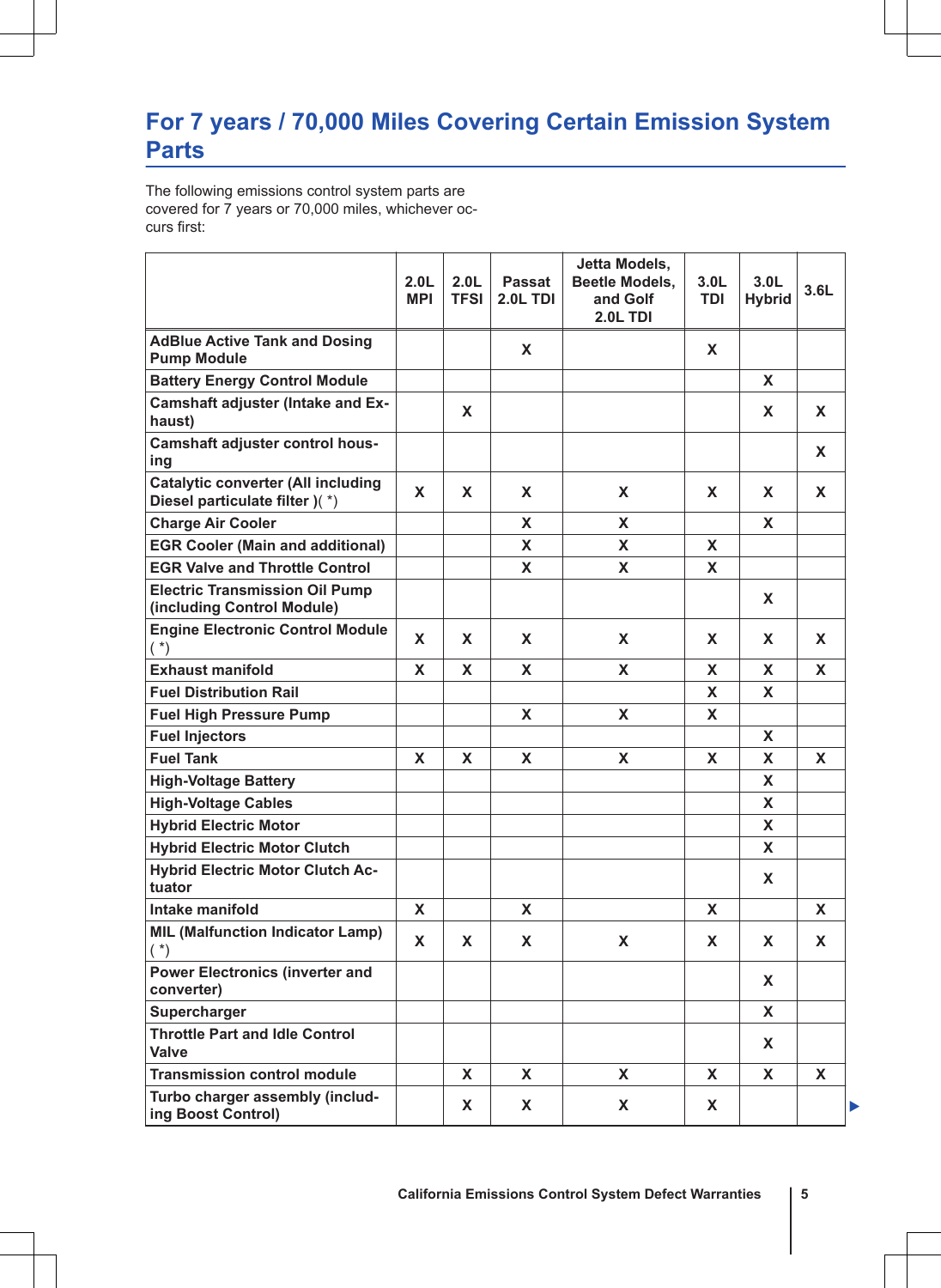<span id="page-7-0"></span>\* Also covered by the Federal Emissions Warranty for 8 years or 80,000 miles, whichever occurs first.  $\triangleleft$ 

## **California Emissions Performance Warranty**

California maintains a mandatory Smog Check inspection (a State Inspection and Maintenance program), requiring motor vehicles to be tested at regular intervals. If your vehicle fails to pass a Smog Check inspection performed by a Licensed Smog Check inspection station pursuant to the California Smog Check inspection program within 3 years or 50,000 miles, whichever occurs first, any authorized Volkswagen dealer in the United States, including its territories, will perform free of charge any repairs necessary for the vehicle to pass the smog test.

After the 3 year / 50,000 miles performance warranty has expired, a Smog Check inspection failure due to a defect in a part which is warranted for 7 years / 70,000 miles, whichever occurs first, is covered. These repairs include diagnosis, parts, and labor.

**For 15 years or 150,000 miles, whichever occurs first.**

Some Volkswagen models may be specially equipped to meet California **Partial Zero Emission Vehicle (** "PZEV or ATPZEV" ) requirements, as identified on the Vehicle Emission Control Information Label located under the hood. For these vehicles, if your Volkswagen model fails a Smog Check inspection, OR if any emission-related part is found to be defective, the part will be repaired or replaced by Volkswagen for 15 years or 150,000 miles, whichever occurs first, from the time of delivery of the vehicle to the original retail purchaser or original lessee. This represents your Emission Control System PERFORMANCE WARRANTY and DEFECTS WARRANTY.

For High-Voltage batteries in Hybrid models equipped to meet PZEV or ATPZEV requirements, this warranty term is 10 years or 150,000 miles, whichever occurs first.  $\triangleleft$ 

## **Performance Warranty claim approval**

You may raise a claim under this warranty immediately after your vehicle has failed a California I/M test if, as a result of that failure, you are required by law to repair the vehicle to avoid imposition of a penalty or cancellation of your right to use the vehicle. You need not actually suffer the loss or lose the right to use your vehicle or pay for the repair before presenting your claim.

Claims may be presented only by bringing your vehicle to any authorized Volkswagen dealer in the United States, including its territories. The dealer will honor or deny your claim within a reasonable time, not to exceed thirty (30) days, from the time at which your vehicle is presented for repair or within any time period specified by local, state or federal law, whichever is shorter, except when a delay is caused by events not attributable to Volkswagen or the dealer. If the dealer denies your claim, you will be notified in writing of the reasons for rejecting the claim. If you do not receive notice of denial of your claim within the above time period, Volkswagen is required by law to honor the claim.

Under certain circumstances, your claim may be denied because you have failed to comply with instructions for scheduled maintenance contained in your Volkswagen Maintenance booklet. In determining whether you have complied with the instructions for scheduled maintenance and proper use, Volkswagen may require you to furnish proof of compliance only with those maintenance instructions which Volkswagen has reason to believe were not performed and which could be the cause of the Smog Check inspection failure.

Volkswagen may deny an emission performance warranty claim on the basis that a replacement part not certified by the EPA was used in the maintenance or repair of the vehicle if Volkswagen can prove that the non-certified part is either defective in materials or workmanship, or not equivalent from an emission standpoint to the original part, and you are not able to offer information that the part is either not defective or equivalent to the original part with respect to its emission performance.

Volkswagen will not deny a claim relating to: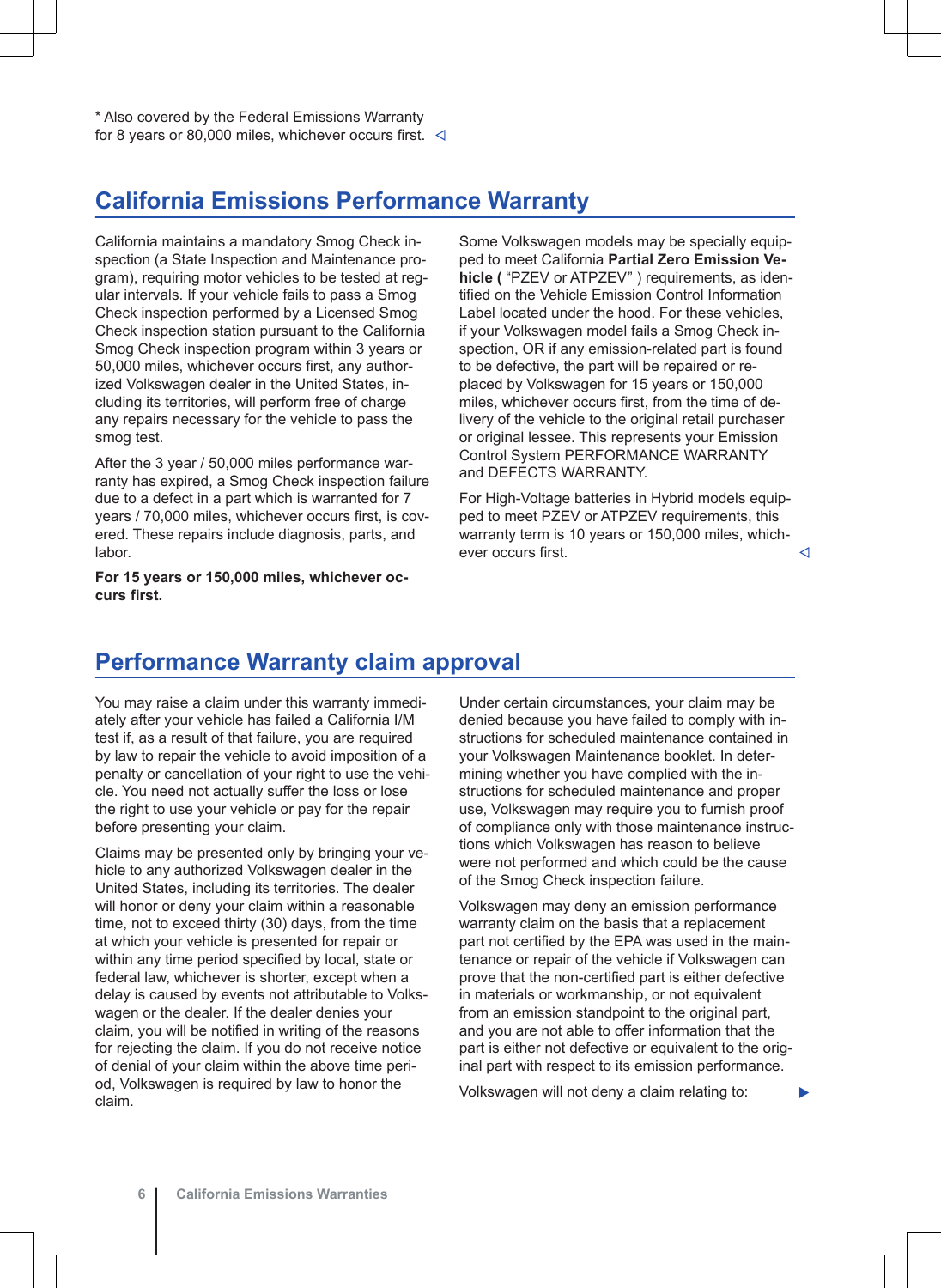<span id="page-8-0"></span>● warranty work or pre-delivery service performed by an authorized Volkswagen dealer, or

● work performed in an emergency to rectify an unsafe condition attributable to Volkswagen, provided you have taken steps in a timely manner to put the vehicle back into a conforming condition, or

● the use of an uncertified part or to noncompliance with the instructions for proper maintenance and use, which is not related to the Smog Check  $\blacksquare$ inspection failure

# **Additional Information About Your California Emissions Warranties**

## **Warranty period**

The warranty period begins on the date the vehicle is delivered to the original retail purchaser or original lessee, and any subsequent purchaser or lessee or, if the vehicle is first placed in service as a "demonstrator" or "company" car prior to delivery, on the date it is first placed in service.

## **Proper maintenance and use.**

Instructions for proper maintenance are contained in the maintenance section of this booklet. Time and mileage intervals at which maintenance is to be performed, may vary from model to model.

Volkswagen recommends you keep a record of scheduled maintenance performed by having your maintenance booklet validated at the approximate time or mileage intervals by an authorized Volkswagen dealer, and that you provide these records to the new owner whenever you sell the vehicle.

Failure to maintain your vehicle according to the instruction for proper maintenance may cause the vehicle to exceed applicable emissions standards and could result in denial of warranty coverage. However, Volkswagen will not deny a warranty claim solely on the basis of your failure to maintain the vehicle according to the instructions or failure to keep a record of maintenance.

Instructions for proper use of the vehicle are contained in your Volkswagen Owner's Manual.

## **Use of Genuine Volkswagen Parts.**

Volkswagen recommends that Genuine Volkswagen parts be used as replacement parts for the maintenance, repair or replacement of emission control systems. Use of replacement parts which are not equivalent to Genuine Volkswagen parts in emission performance and durability may impair the effectiveness of emission control systems. Although use of parts other than Genuine Volkswagen parts does not invalidate these warranties, Volkswagen assumes no liability under these warranties for failure of such parts and damage to other parts caused by such failure

## **Maintenance and repairs performed by independent service shops.**

Without invalidating these warranties, you may choose to have maintenance, repair or replacement of emission control components performed by any automotive service establishment or individual qualified to perform such services. However, the cost of such services is not covered by these warranties except in emergencies. If the independent service establishment finds a warrantable defect, you may deliver the vehicle to an authorized Volkswagen dealer and have the defect corrected free of charge. **Volkswagen will not be liable for any expenses which you have incurred at the independent service establishment, except for emergency repairs.** See "Emergency Repairs" for further details.

## **Parts not scheduled for inspection or replacement.**

Any part, which is not scheduled for inspection or replacement at maintenance intervals specified in the Volkswagen Maintenance booklet, is covered by this warranty for the full warranty period. Any such parts repaired or replaced under warranty are warranted for the remaining warranty period.

## **Scheduled part inspection or replacement.**

A part scheduled only for inspection in accordance with Volkswagen's instructions or required scheduled maintenance is covered for the duration of these warranties.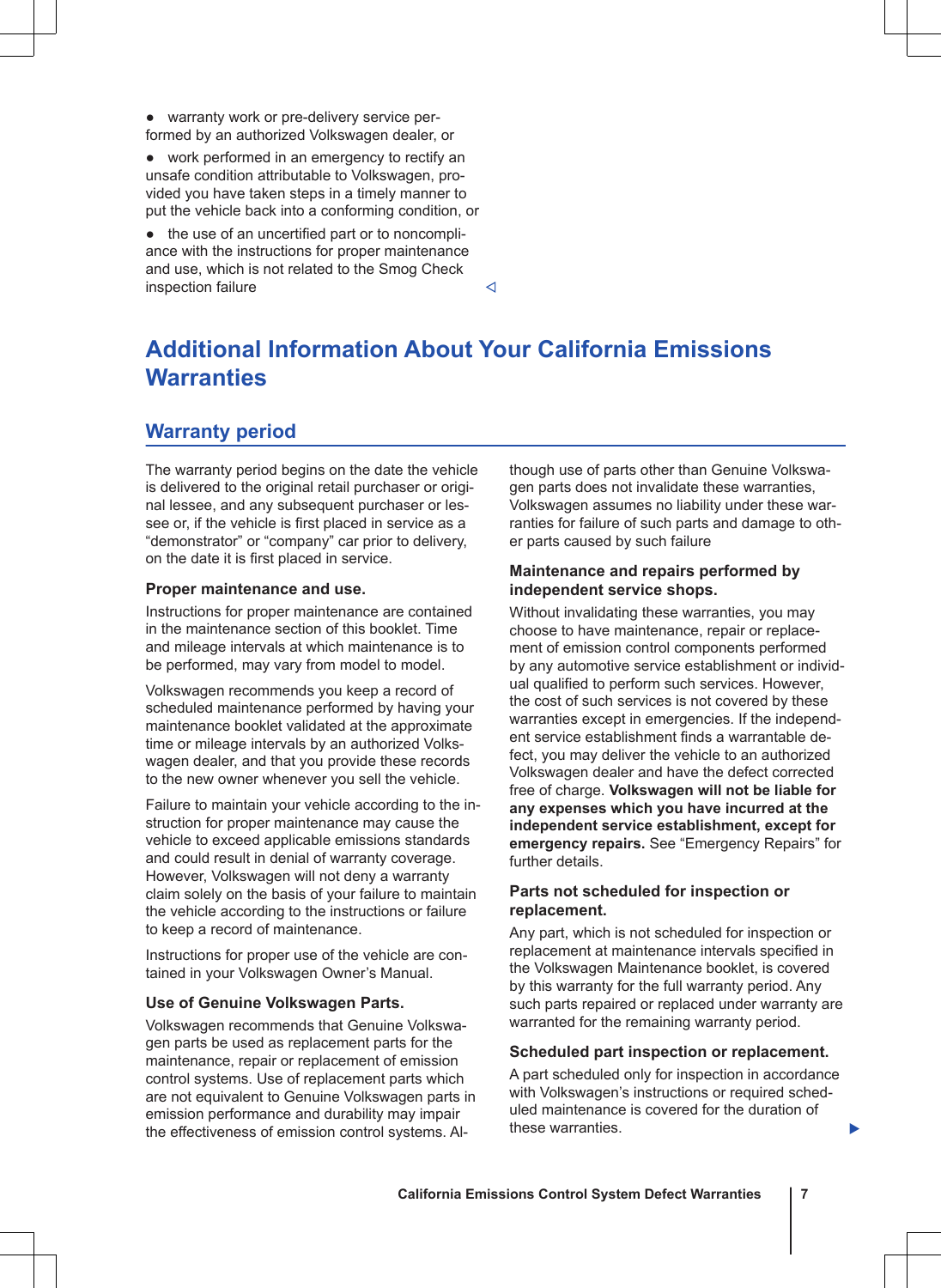A part installed in accordance with Volkswagen's instructions or required scheduled maintenance is warranted until the next scheduled replacement interval for the duration of these warranties.

### **Damage to non-warranty parts.**

If failure of a warranted part causes damage to a part not covered by warranty, the non-warranted part will also be replaced free of charge.

## **Warranty repairs while traveling in Canada.**

Warranty repairs while traveling in Canada should be performed by an authorized Volkswagen dealer. If your Volkswagen model is within the United States California Emissions Warranties, Canadian dealers can submit a warranty claim. Proof of United States residence is required. If the Canadian dealer cannot submit your warranty claim, you may be asked to pay for the repair. On your return to the United States, please present the invoice to your United States Volkswagen dealer, who will submit a claim on your behalf and obtain reimbursement for you.

### **Emergency repairs.**

Emergency repairs performed by a non-Volkswagen service facility will be reimbursed if the repair work was needed and correctly performed, and it was impossible or unreasonable under the circumstances to tow or drive your Volkswagen model the nearest authorized Volkswagen dealer. The maximum reimbursement allowable is an amount equal to the cost if your authorized Volkswagen dealer had completed the repair(s). Reimbursement will be considered when you submit the following items to your authorized Volkswagen dealer:

● A statement explaining the circumstances that prevented you from getting to an authorized Volkswagen dealer,

Paid receipt(s),

- Repair order(s), and
- Part(s) removed from your Volkswagen model

## **Damage caused by tampering, use of improper fuel, abuse, neglect and improper maintenance.**

These limited warranties do not cover any damage to the vehicle caused by tampering with emission controls, use of fuel containing lead, or fuel not meeting the specifications set forth in the Owner's Manual, and abuse, neglect or improper maintenance of the vehicle. Diagnosis and repair of such damage are at the expense of the owner.

### **Implied warranties.**

**Any implied warranty, including any warranty of merchantability or warranty of fitness for a particular purpose, is limited in duration to the stated period of these written warranties.**

### **Incidental and consequential damages.**

**These limited warranties do not cover any incidental or consequential damages, including but not limited to loss of resale value, lost profits or earnings, and out-of-pocket expenses for substitute transportation or lodging.**

Some states do not allow the exclusion or limitation of incidental or consequential damages, so this limitation or exclusion may not apply to you.

### $\vert$   $\vert$ **Notice**

**In the event you have not received the services promised in these warranties, please follow the procedures described in the warranty and maintenance booklet under the title** "**Customer CARE".**  $\triangleleft$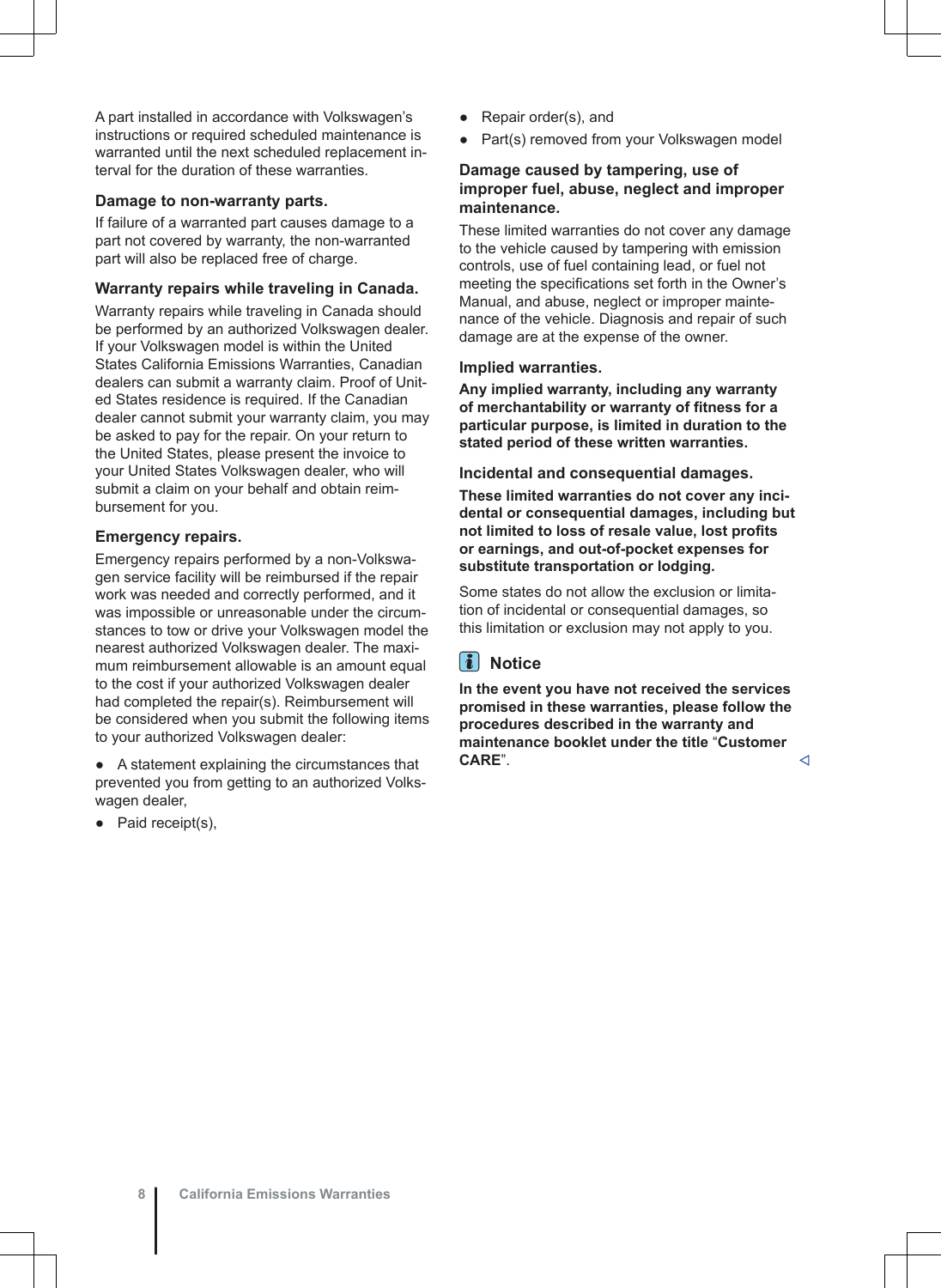# <span id="page-10-0"></span>**Consumer Protection Information BBB AUTO LINE Dispute Resolution**

## **Informal dispute mechanism**

If your authorized Volkswagen dealer or Volkswagen Customer CARE Representative has been unable to satisfactorily address your concern, Volkswagen offers additional assistance through BBB AUTO LINE, a dispute resolution program administered by the Council of Better Business Bureaus.

The BBB AUTO LINE program is free of charge to you but there are some vehicle age and mileage limitations, so please call BBB AUTO LINE for more details:

### Tel.: **1 (800) 955-5100**

If you call BBB AUTO LINE, please be prepared to provide the following information:

- Your name and address
- The Vehicle Identification Number (VIN)
- The make, model, and model year of your vehicle
- The delivery date and current mileage of your vehicle
- A description of the concern with your vehicle

The BBB AUTO LINE program consists of two parts: mediation and arbitration. Mediation means that BBB staff will facilitate negotiations between the parties in an effort to bring your claim to a mutually acceptable resolution. If you do not agree with the mediated solution, you may request an arbitration hearing.

Arbitration is a process by which an impartial person makes a decision on your claim. The arbitrators are not connected with the automobile industry and serve on a voluntary basis. You may attend the hearing in person, bring witnesses, and give supporting evidence. Instead of appearing in person, you may request a written or even a telephone arbitration hearing. The BBB shall make every effort to obtain a final resolution of your claim within 5 business days of the hearing (that is, within 40 days of when your claim was filed), unless state or Federal law provides otherwise. You then have the opportunity to accept or reject the decision.

● If you accept the decision, the manufacturer will be bound by the decision and will be required to fulfill its obligation within the timeframe specified by the arbitrator.

● If you reject the decision, you are free to pursue other legal remedies available under state or federal law, and the manufacturer will not be required to comply with any part of the decision.

## **State-Specific Warranty Enforcement Laws**

## **Local laws**

Each state has enacted warranty enforcement laws (commonly referred to as "lemon laws" that permit owners to obtain a replacement vehicle or a refund of the purchase price under certain circumstances. Although the provisions of these laws vary from state to state, their intent is to provide owners with certain rights if they experience significant service-related difficulties with their new vehicle.

**IMPORTANT NOTICE:** To the extent allowed by each state's law, Volkswagen requires that the owner first send written notification to Volkswagen explaining the nonconformity that the owner has experienced with the vehicle, and to allow Volkswagen the opportunity to make any needed repairs before the owner pursues other remedies provided by that state's law (in all other states where not specifically required by state law, Volkswagen requests that the owner provide the written notification). The owner should send written notification to:

**Volkswagen Group of America, Inc. Customer CARE 3800 Hamlin Road Auburn Hills, MI 48326 Telephone: 1 (800) 822-8987**

**IMPORTANT NOTICE:** Depending on the state's law, the owner may also be required to submit their complaint to BBB AUTO LINE before seeking other  $\blacktriangleright$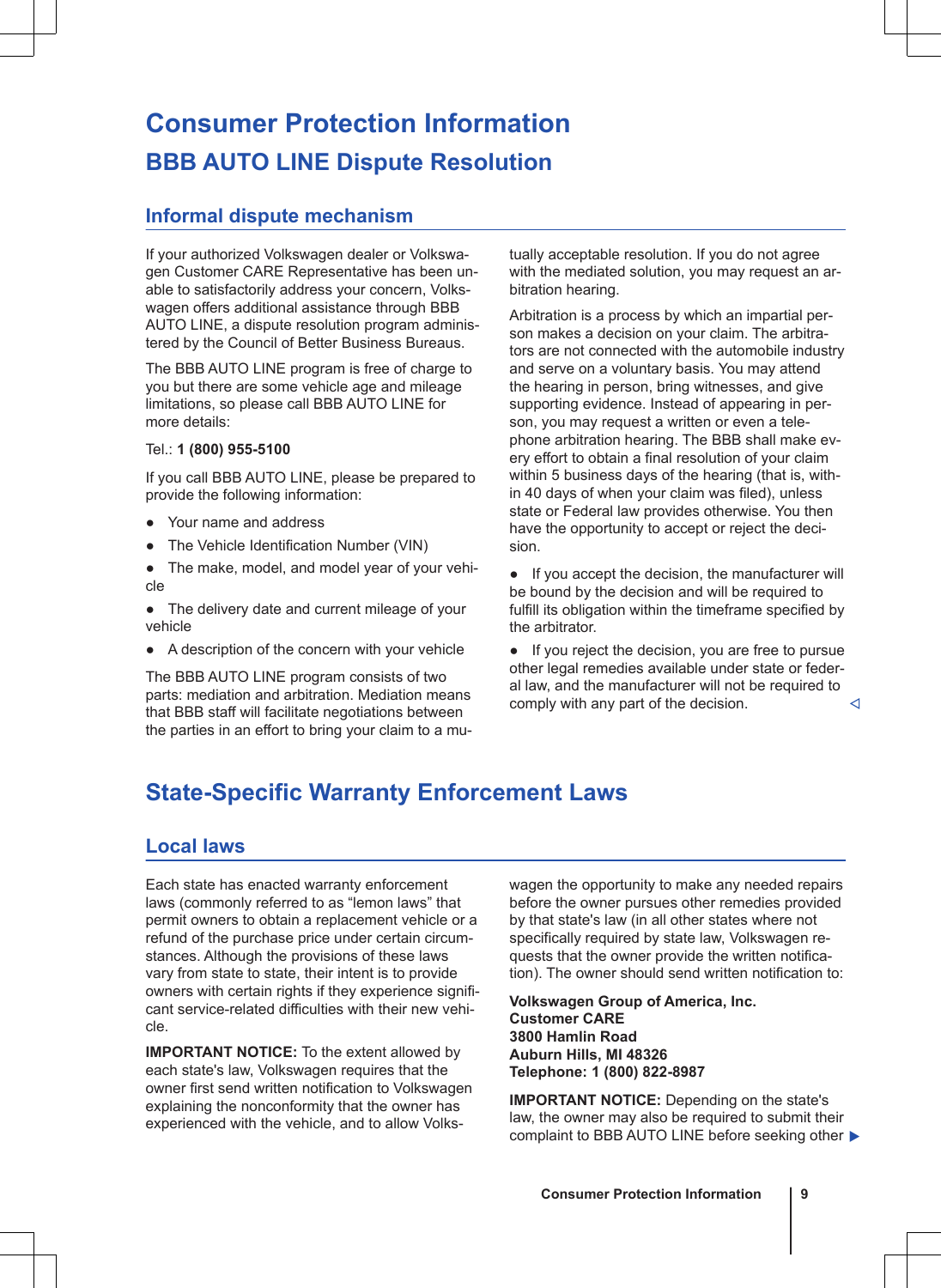<span id="page-11-0"></span>remedies. Please refer to the BBB AUTO LINE Dispute Resolution section of this booklet for more information about the BBB AUTO LINE dispute resolution program.

Because each state has enacted specific provisions as part of its lemon law, owners are advised to research and follow the laws in their state.  $\lnot$ 

## **NOTICE TO CALIFORNIA PURCHASERS**

Volkswagen participates in BBB AUTO LINE, a mediation/arbitration program administered by the Council of Better Business Bureaus (3033 Wilson Blvd., Suite 600, Arlington, VA 22201). BBB AUTO LINE and Volkswagen have been certified by the Arbitration Certification Program of the California Department of Consumer Affairs.

If you have a problem arising under any Volkswagen written warranty, we request that you bring it Volkswagen's attention. If we are unable to resolve it, you may file a claim with BBB AUTO LINE. Claims must be filed with BBB AUTO LINE within six (6) months after the expiration of the warranty.

To file a claim with BBB AUTO LINE, call:

## Tel.: **1 (800) 955-5100**

There is no charge for the call.

In order to file a claim with BBB AUTO LINE, you will have to provide your name and address, the brand name and Vehicle Identification Number (VIN) of your vehicle, and a statement of the nature of your problem or complaint. You will also be asked to provide: the approximate date of your acquisition of the vehicle, the vehicle's current mileage, the approximate date and mileage at the time any problem(s) were first brought to the attention of Volkswagen or one of our dealers, and a statement of the relief you are seeking.

BBB AUTO LINE staff may try to help resolve your dispute through mediation. If mediation is not successful, or if you do not wish to participate in mediation, claims within the program's jurisdiction may be presented to an arbitrator at an informal hearing. The arbitrator's decision should ordinarily be issued within 40 days from the time your complaint is filed; there may be a delay of 7 days if you did not first contact Volkswagen about your problem, or a delay of up to 30 days if the arbitrator requests an inspection/report by an impartial technical expert or further investigation and report by BBB AU-TO LINE.

You are required to use BBB AUTO LINE before asserting in court any rights or remedies conferred by California Civil Code Section 1793.22. You are not required to use BBB AUTO LINE before pursuing rights and remedies under any other state or Federal law.

California Civil Code Section 1793.2(d) requires that, if Volkswagen or its representative is unable to repair a new motor vehicle to conform to the vehicle's applicable express warranty after a reasonable number of attempts, Volkswagen may be required to replace or repurchase the vehicle. California Civil Code Section 1793.22(b) creates a presumption that Volkswagen has had a reasonable number of attempts to conform the vehicle to its applicable express warranties if, within 18 months from delivery to the buyer or 18,000 miles on the vehicle's odometer, whichever occurs first, one or more of the following occurs:

● The same nonconformity (a failure to conform to the written warranty that substantially impairs the use, value, or safety of the vehicle) results in a condition that is likely to cause death or serious bodily injury if the vehicle is driven AND the nonconformity has been subject to repair two or more times by Volkswagen or its agents AND the buyer or lessee has directly notified Volkswagen of the need for the repair of the nonconformity; OR

• The same nonconformity has been subject to repair 4 or more times by Volkswagen or its agents AND the buyer has notified Volkswagen of the need for the repair of the nonconformity; OR

● The vehicle is out of service by reason of the repair of non-conformities by Volkswagen or its agents for a cumulative total of more than 30 calendar days after delivery of the vehicle to the buyer.

NOTICE TO VOLKSWAGEN AS REQUIRED ABOVE SHALL BE SENT TO THE FOLLOWING ADDRESS:

**Volkswagen Group of America, Inc. Customer CARE 3800 Hamlin Road Auburn Hills, MI 48326 Telephone: 1 (800) 822-8987**

The following remedies may be sought in BBB AU-TO LINE: repairs, reimbursement for money paid to repair a vehicle or other expenses incurred as a result of a vehicle nonconformity, repurchase or replacement of your vehicle, and compensation for damages and remedies available under Volkswagen's written warranty or applicable law.